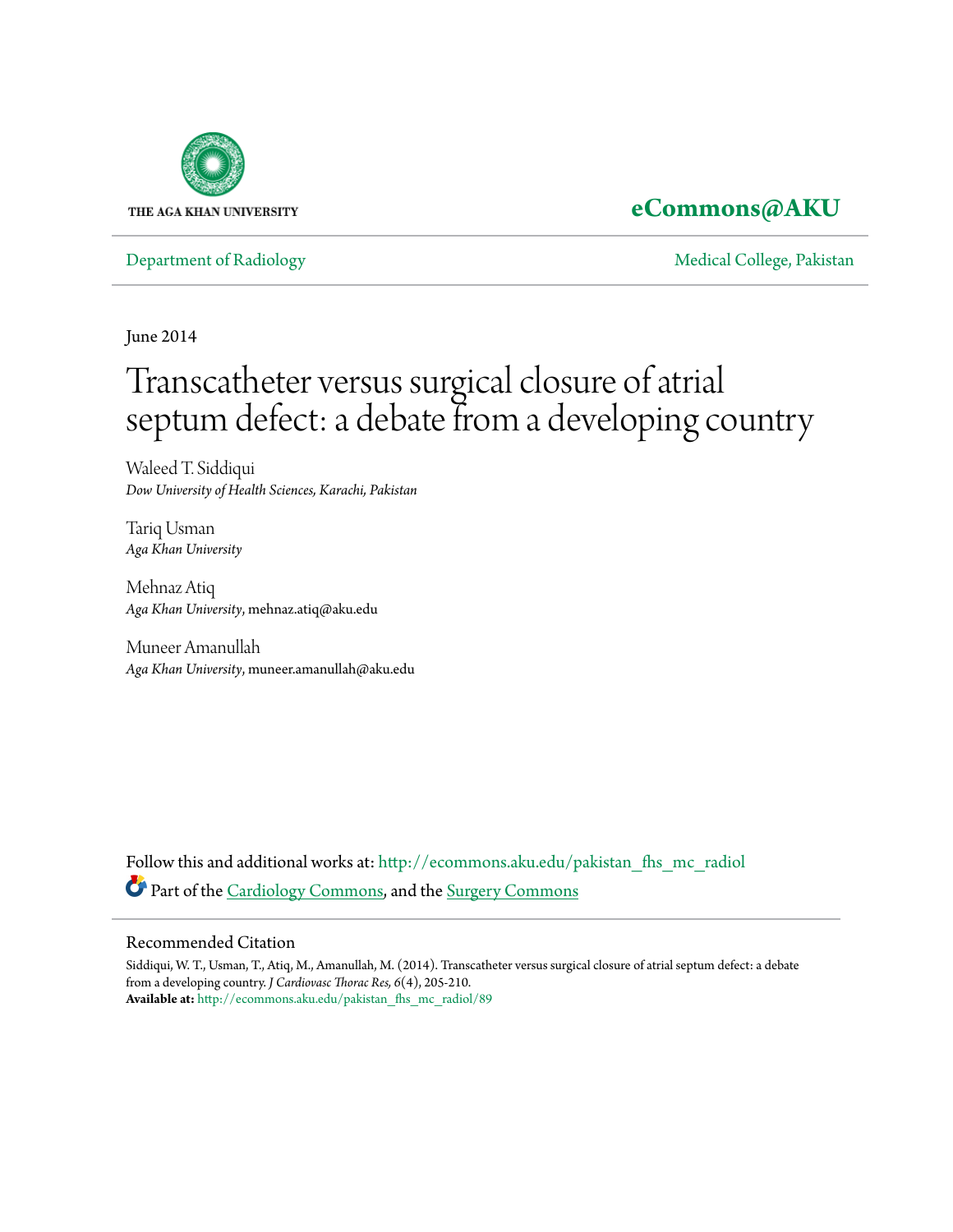

J Cardiovasc Thorac Res, 2014, 6(4), 205-210 doi: 10.15171/jcvtr.2014.013 http://journals.tbzmed.ac.ir/jcvtr



#### *Original Article*

# **Transcatheter Versus Surgical Closure of Atrial Septum Defect: A Debate from a Developing Country**

#### $\bold{W}$ aleed  $\bold{T}$  Siddiqui<sup>1</sup>, Tariq Usman<sup>2</sup>, Mehnaz Atiq<sup>3</sup>, Muhammad Muneer Amanullah $^{2^*}$

1 Dow University of Health Sciences, Karachi, Pakistan

2 Department of Cardiothoracic Surgery, The Aga Khan University Hospital (AKUH), Karachi, Pakistan 3 Department of Pediatrics, The Aga Khan University Hospital (AKUH), Karachi, Pakistan

#### **Article info**

#### *Article History:*

Received: 12 September 2014 Accepted: 11 November 2014

#### *Keywords:*

Congenital ASD Percutaneous Surgery

# **Abstract**

*Introduction:* This study compares the effectiveness and cost of trans-catheter verses surgical closure of secundum atrial septum defect (ASD). ASD accounts for 10% of congenital cardiac defects. Trans-catheter closure of secundum ASD is increasingly used as the primary intervention. Surgical repair is advised in a proportion of secundum type defects which are unsuitable for device closure.

*Methods:* We reviewed the clinical course of 176 patients who underwent closure of isolated secundum ASD. The patients were assigned to either the device or surgical group depending upon the treatment they received. Successful closure was assessed immediately after the procedure. The following outcomes were studied: mortality, morbidity, hospital stay, and costs.

*Results:* Ninety five patients were in the surgical group and 81 patients were in the group undergoing device closure. The median age was 14.0 years (range 1.1-61.0) for surgical group and 24.0 years (range 0.5-68.0) for the device group. The mortality in both groups was 0. The procedure success rate was 100% for the surgical group and 96.3% for the device group. The complication rate was 13.7% for surgical group and 7.4% for the device group. The mean length of hospital stay was  $5.0 \pm 2.7$  days for surgical group and  $3.0 \pm 0.4$  days for device group. The procedure cost for surgery was found to be 12.3% lower than that of trans-catheter closure.

*Conclusion:* Successful closure is achieved by both methods. Trans-catheter closure results in lower rate of complication and hospital stay but the cost of the procedure tends to be higher than surgery.

#### **Introduction**

Atrial septal defect (ASD) is a common form of congenital heart disease accounting for approximately 10% of all congenital cardiac defects.<sup>1</sup> Surgical closure has been for many years, the gold standard treatment for patients with ASDs.<sup>2,3</sup> In 1976 Mills and King reported the first transcatheter closure of secundum ASD4 , since then transcatheter closure of secundum ASD has evolved over the past few decades and is being increasingly used as the primary intervention in recent years. Surgical repair has been proven to be superior to medical treatment in ostium primum and sinus venosus type ASDs, as well as in a proportion of secundum type defects which are unsuitable for device closure<sup>5</sup>, with a low operative mortality and high long-term survival in middle-aged and elderly patients.<sup>6,7</sup>

The diagnosis and management of ASD in both pediatric and adult populations have benefited greatly from major advances over the last few years<sup>8</sup> including 3 dimensional and intracardiac echocardiography, as well as percutaneous device closure. Despite these advances, ASDs remain "the most under diagnosed congenital heart disease in the adult age group", with age at diagnosis being clearly linked to subsequent complications including the late development of pulmonary hypertension and atrial dysrhythmias.<sup>9</sup>

As part of the general evolution of techniques in cardiac surgery, emphasis has been placed on shorter incisions and other surgical methods proposed as "less" or as "minimally" invasive techniques, including minimal access, port access, robotics, video-assisted, etc.<sup>7,10-</sup> <sup>12</sup> Complete closure of ASDs has been achieved less frequently with transcatheter techniques than with surgery. On the other hand, surgery results in a significant morbidity.13,14 However, there are no single regional and national reports of comparisons of early results, closure rates, mortality, morbidity, and complications between patients treated with either transcatheter or surgical closure of ASD performed at the same time and in the same institution.

The purpose of this study was to compare the safety and

**<sup>\*</sup>Corresponding author:** Muhammad Muneer Amanullah, Email: muneer.amanullah@aku.edu

<sup>© 2014</sup> The Author(s). This is an open access article distributed under the terms of the Creative Commons Attribution License (http://creativecommons. org/licenses/by/4.0), which permits unrestricted use, distribution, and reproduction in any medium, provided the original work is properly cited.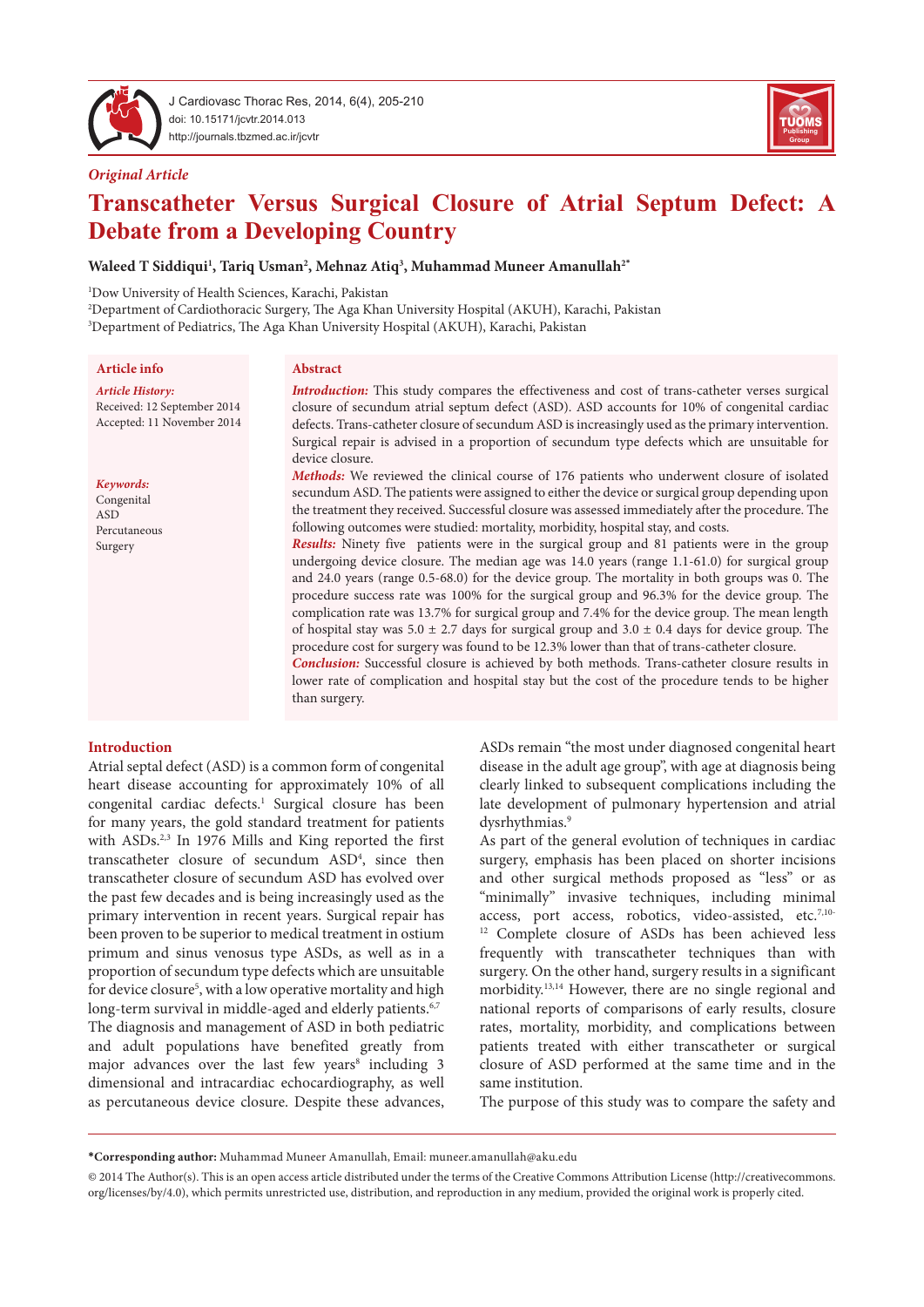efficacy of transcatheter device closure of secundum ASD with concurrent surgical repair results in a single institution.

### **Material and methods**

# *Eligibility Criteria*

We reviewed charts of 176 patients who were admitted for closure of secundum ASD either by surgery or device closure between June 2006 to July 2012 and returned for early or late follow-up at the Aga Khan University Hospital. The inclusion criteria for both groups consisted of the presence of an isolated secundum ASD (diameter of ≤33 mm for device group; while no limit for surgery group), a left to right shunt with  $Q_p/Q_s$  ratio  $\geq 1.5:1$  or patients with small defect but history of paradoxical embolism. Excluded from the study were those who had other types of ASD (foramen primum or sinus venosus) or the presence of an additional cardiac malformation [ventricular septal defect (VSD), tetralogy of Fallot, pulmonary stenosis etc.)]amenable only by surgical repair. Additional exclusion criteria for the percutaneous closure group were patients with multiple defects that were unsuitable by device closure or a defect too close to the superior vena cava, atrioventricular valve, coronary sinus or pulmonary veins (predictable failure of interventional procedure).

Patients who met the inclusion criteria for both groups were given an option for opting either procedure. They were presented with the complications associated with each procedure (intervention with a chance of embolization and surgery with a higher rate of morbidity) before they made their decision.

# *Operative Technique*

# *Surgery*

All surgical procedures were done using cardiopulmonary bypass. The chest was opened by via median sternotomy. After total cardiopulmonary bypass had been achieved either cold blood or crystalloid cardioplegic solution was given antegrade through the aortic root. The method used to close the defect depended on its size and anatomical type. Three patients (3.2%) underwent direct suture closure while the rest were closed by autologous pericardial patch with Prolene 5-0 suture.

#### *Device Implantation*

The occlusion device used was the Amplatzer Septal Occluder. This was because it is the only FDA approved available deice in our setting. All percutaneous closure was done under general anesthesia. The right femoral vein was accessed using a 7–8 Fr short sheath. Heparin was administered to achieve an activated clotting time (ACT) > 200 seconds at the time of device deployment along with 1 g cefazolin intravenously. Right heart catheterization was performed to ensure the presence of normal pulmonary vascular resistance. The defect was sized using a 34 mm balloon. The balloon was then inflated with diluted contrast until the left to right shunt ceases as observed

by color flow Doppler TEE (flow occlusion). If the defect had adequate rims (>5 mm), we selected a device 0–2 mm larger than the balloon stretched diameter. However, if the superior/anterior rim was deficient (5–7 mm), we selected a device 4 mm larger than the balloon stretched diameter. Our choice for the device size depended on the echocardiographic measurements of the defect (TEE). In adults, a device about 4–6 mm larger than the twodimensional (2D) size by color Doppler while in children, a device no more than 2 mm larger than the 2D size by color Doppler was used. Device was deployed with guide wire over the left upper pulmonary vein. Position of the device was confirmed on fluoroscopy and TEE. Once the position of the device was confirmed, it was released.

#### *Outcomes*

Patients who had surgical closure residual intraatrial shunting (significant >2 mm) was examined by colour Doppler while patients who had device closure a transesophageal echocardiogram (TTE) with color Doppler was done immediately after the procedure. In addition a chest radiograph, an ECG and a physical examination was conducted in both groups within 24 h.

#### *Primary Outcome*

If death occurred any time after surgery.

#### *Secondary Outcome*

Presence of any complications such as residual shunt, reintervention, arrhythmias requiring medications, pericardial effusion, etc.

# *Statistical Analysis*

Data was analyzed using the SPSS for Windows (version 19.0) and is expressed as mean, median and minimum and maximum ranges where appropriate.

#### *Cost Estimation*

Cost per case was calculated based on total hospitalization that was reflected on the bill that patient would have paid, excluding any subvention. This means that it was a true reflection of the actual cost of treatment. The cost included hospital room charges, laboratory investigations, pharmaceutical charges, clinician and anaesthesia charges, facility and treatment charges, cost of surgery (including cardiopulmonary bypass) or device and for their respective length of stay. In doing so, we were able to achieve a meaningful comparison of true costs incurred by each patient for either of the methods, which was the basis of our comparison.

#### **Results**

A total of 176 patients underwent closure of ASD. Eightyone patients for device closure and 95 patients for surgery satisfied the inclusion criteria and were included as subjects in each arm of study. The median age at operation for the device group was comparatively higher, 24.0 years (range 0.5-68 years) while of the surgery group was 14.0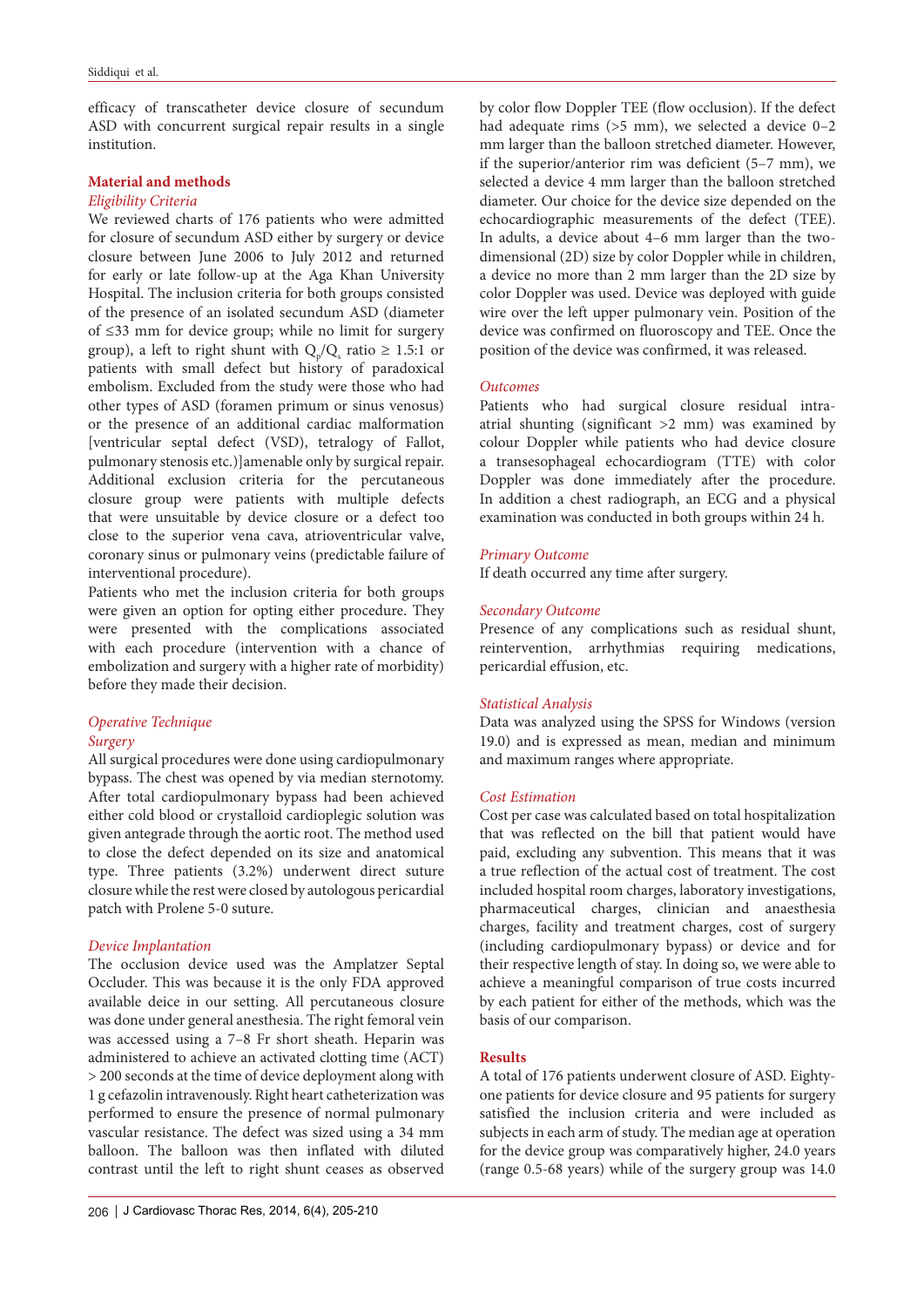years (range 1.1 -61 years). A comparison of demographic and preoperative variables is illustrated in Table 1.

# *Comparison of Closure Results*

The device group consisted of 81 patients, 32 males (39.5%) and 49 females (60.5%).Of the 81 patients, 78 had devices successfully deployed (96.3%) across the atrial septum. In 3 (3.7%) of the patients the device embolized soon after implantation and had to be removed surgically. These patients will be discussed subsequently. These 3 patients have been included in both transcatheter and surgical category since they had an immediate successful closure but due to embolization were later surgically treated. There were 11 candidates who had been initially considered suitable for device closure based on transthoracic echocardiography. However, device implantation was not attempted in these subjects since on trans-esophageal echocardiography the ASD was found to have a deficient rim (one of either inferior, superior or aortic rim) and were thus deferred for surgery (the outcome of these patients is included under the surgical data only). The mean size of the ASD was  $18.9 \pm 7.0$  mm (range 4 to 33 mm). The mean size of the amplatzer device was  $23.4 \pm 6.7$  mm (range 8 to 34 mm). The mean fluoroscopy time was  $14.5 \pm 10.3$  min (range 3.2 to 54 min).

The surgical group consisted of 95 patients, 50 males (52.6%) and 45 females (47.4%). The size of the defect ranged from 7 mm to 63 mm, mean  $25.2 \pm 10.0$  mm. The mean cardiopulmonary bypass time was  $58.7 \pm 23.4$  min and the aortic cross-clamp time was 32.1 ± 15.3 min. The mean minimum temperature reached was found to be 35.5 °C. After each surgery, a postoperative on table echo was done to check for the presence of any hemodynamic abnormality or for any residual patch defect (significant >2 mm). After the procedure inotropic support was provided in 50 (52.6%) cases and consisted of either one of epinephrine, dopamine, milrinone, dobutamine or a combination of epinephrine and milrinone.

All but one patient in the surgical group had a successful closure immediately after the procedure.

A comparison of operative and postoperative outcomes

**Table 1.** Comparison of demographic and baseline clinical data between surgical and device closure group

|                                                 | Mean ± SD                          |                                  |  |  |
|-------------------------------------------------|------------------------------------|----------------------------------|--|--|
|                                                 | <b>Surgical Patients</b><br>(n=95) | <b>Device Patients</b><br>(n=81) |  |  |
| Height (cm)                                     | $130.9 \pm 37.3$                   | $141.8 \pm 26.5$                 |  |  |
| Weight (kg)                                     | $40.0 \pm 29.1$                    | $44.0 \pm 21.6$                  |  |  |
| Age (years)                                     | $18.8 \pm 16.7$                    | $23.3 \pm 16.4$                  |  |  |
| Patients with family<br>history of ASD          | 14                                 | ξ                                |  |  |
| <b>Pulmonary Hypertension</b><br>(on admission) | 14                                 | 7                                |  |  |
| Size of ASD (mm)                                | $24.7 \pm 9.9$                     | $18.9 \pm 7.0$                   |  |  |

ASD: atrial septum defect

between the two groups is demonstrated in Table 2.

#### *Comparison of ICU, Hospital Stay and Procedure Cost*

In the device group all patients were shifted immediately after percutaneous closure from the cardiac catheterization laboratory to the wards. In contrast all surgical patients were required to be in the intensive care unit for at least one day.

The mean length of inpatient stay for the surgical group was  $5.0 \pm 2.7$  days. This was longer than the patients of device group  $3.0 \pm 0.4$  days.

The mean cost per successful closure procedure was around USD \$300 higher for the device. Although the cost of radiology and laboratory investigations was higher in the surgical group the high cost of the Amplatzer device (currently USD \$2500) weighted much heavier on the overall total charges despite patients in this group had a shorter hospital stay.

#### *Comparison of Complications*

There were complications observed in both surgical and device closure patients. Table 3 summarizes the major complications encountered between the two groups.

In the surgery group there were two patients of each pleural effusion and pneumothorax. These were treated via mechanical drainage and developed no further

|  |  |  |  | Table 2. Comparison of operative and postoperative outcomes between surgical and device closure group |  |  |  |
|--|--|--|--|-------------------------------------------------------------------------------------------------------|--|--|--|
|--|--|--|--|-------------------------------------------------------------------------------------------------------|--|--|--|

|                                     | Mean $±$ SD                     |                          |  |
|-------------------------------------|---------------------------------|--------------------------|--|
|                                     | <b>Surgical Patients (n=95)</b> | Device Patients (n=81)   |  |
| Duration of Surgery/Procedure (min) | $168.3 \pm 38.1$                | $64.2 \pm 29.0$          |  |
| CPB Time/Fluoroscopy Time (min)     | $58.7 \pm 23.4$                 | $14.5 \pm 10.3$          |  |
| Aortic Cross-Clamp Time (min)       | $32.1 \pm 15.3$                 | $\overline{\phantom{a}}$ |  |
| Mean Minimum Temperature (°C)       | $35.5 \pm 1.8$                  | $\overline{\phantom{a}}$ |  |
| Length of CICU stay (days)          | $1.5 \pm 1.1$                   | $\overline{\phantom{a}}$ |  |
| Length of hospital stay (days)      | $5.0 \pm 2.7$                   | $3.0 \pm 0.4$            |  |
| Residual ASDs (≥2 mm)               | $\Omega$                        | $\overline{0}$           |  |
| On table deferred for surgery       | $\Omega$                        | 11                       |  |
| Total procedure success (%)         | 100                             | 96.3                     |  |
| Mean total cost (USD \$)            | 2460.90 ± 443.57                | $2764.61 \pm 528.07$     |  |

ASD: atrial septum defect; CPB: cardiopulmonary bypass time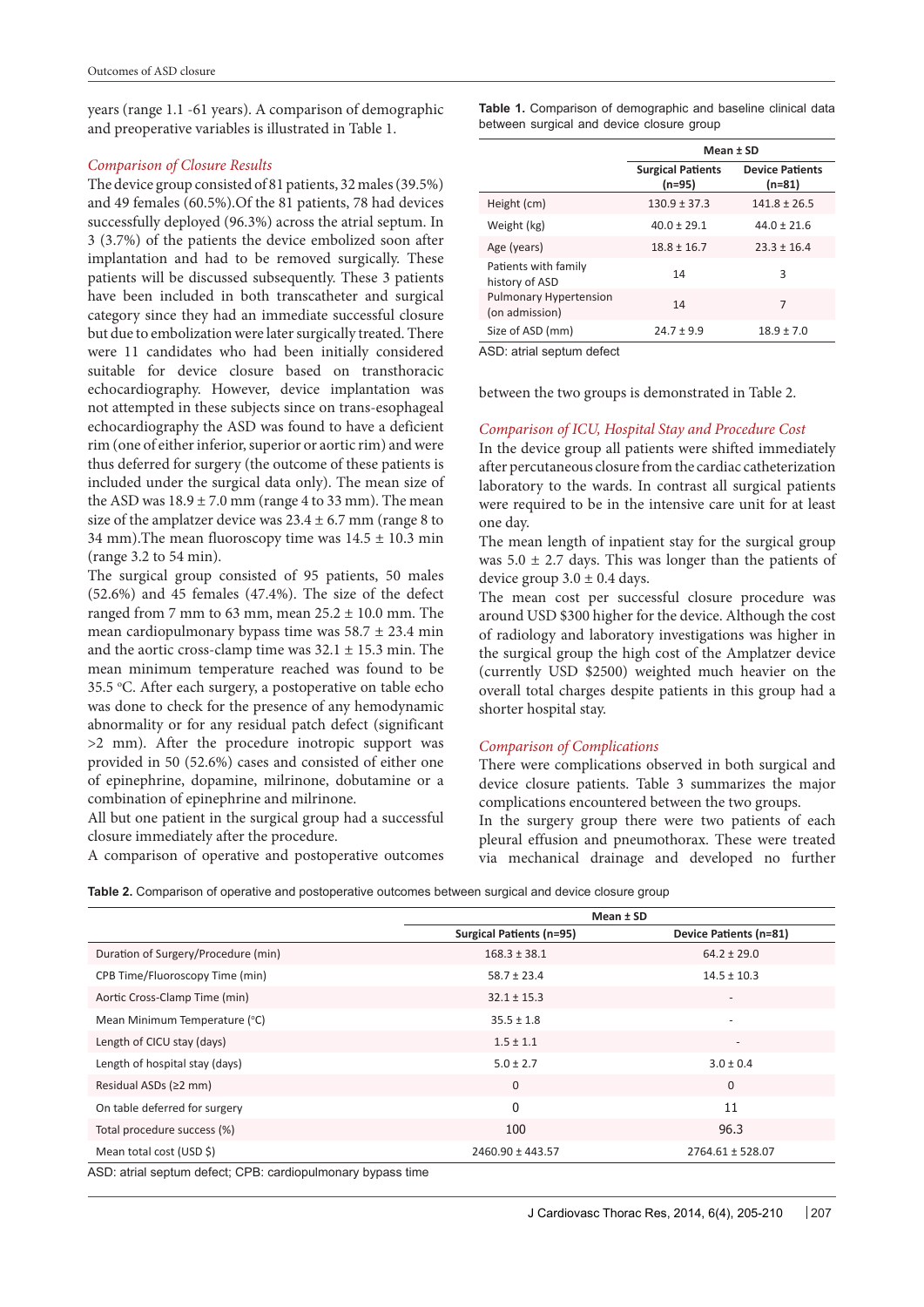|  |                          |  | Table 3. Comparison of major complications between surgical |  |
|--|--------------------------|--|-------------------------------------------------------------|--|
|  | and device closure group |  |                                                             |  |

|                                                          | <b>Surgical</b><br>Patients (n=95) | <b>Device Patients</b><br>(n=81) |
|----------------------------------------------------------|------------------------------------|----------------------------------|
| Morbidity                                                |                                    |                                  |
| Complications (%)<br>[on patient-basis]                  | 13.7                               | 7.4                              |
| Wound Infections/Groin<br>Hematoma                       | $\overline{4}$                     | 0                                |
| Pneumonia                                                | 1                                  | $\theta$                         |
| Pericardial Effusion<br>(requiring tube<br>thoracostomy) | 0                                  | 0                                |
| Pleural Effusion (requiring<br>tube thoracostomy)        | 2                                  | $\Omega$                         |
| Pneumothorax (requiring<br>tube thoracostomy)            | $\overline{\phantom{a}}$           | $\theta$                         |
| Reopening                                                | 1                                  | $\theta$                         |
| <b>Device Embolization</b>                               | <sup>0</sup>                       | 3                                |
| Device Endocarditis                                      |                                    | O                                |
| Arrhythmias (requiring<br>medication)                    | 4                                  | 3                                |
| Readmission within 30<br>days)                           | 3                                  | 1                                |

complication. There was an immediate early surgical wound complication in one patient requiring sternal wire removal and antibiotic treatment. There was one patient which required a reopening, due to misdirection of the IVC to the left atrium resulting in post-operative desaturation. The patient was taken back to surgery and the ASD was closed with IVC draining into the right atrium. There were 3 readmissions within 30 days which were due to superficial wound infection. The mean time for follow-up in the surgical group was 6.8±9.6 months. Of the 95 patients only 8 (8.4%) were in NYHA II on follow-up and the rest were in NYHA I.

In comparison, patients in device group had a much lower rate of complication. Device embolization requiring surgical retrieval was the most major complication and occurred in 3 patients, shortly after the procedure. Cardiac arrhythmia was a common minor complication of both groups occurring in 3 patients in device group and 4 patients in the surgery group. These were brief episodes and were resolved by the use of medication. There were no cases of vascular complication (groin hematoma) in patients treated by cardiac intervention. There was one patient who was readmitted due to non-cardiac reasons.

There were no deaths in either the device or surgical group and all patients were discharged in stable conditions from the hospital.

Of the 3 devices that were dislodged, one of them was a 16 year old girl who developed premature ventricular contractions shortly after the procedure. Echocardiogram and fluoroscopy revealed the device to be in the right ventricle near the tricuspid valve requiring immediate surgical retrieval. The second was a 53-year-old female. Her pre-discharge echo showed an ASD and fluoroscopy

revealed the device in the left ventricle. The last case was a 16-year-old boy who experienced post-operative palpitations. Echocardiogram revealed the device to be dislodged in right ventricular outflow tract. All these patients were immediately operated surgically. The defect was closed using an autologous pericardial patch and postoperative echo showed no residual ASD. All of them made a smooth postoperative recovery and were discharged in stable conditions. On follow-up (2 years, 2 years and 3.5 months) they were asymptomatic and there was no residual ASD demonstrated by echocardiography. The mean time for follow-up for this group was  $10.8 \pm$ 15.9 months. Out of the 81 patients only 5 (6.2%) were in NYHA II while the rest were in NYHA I.

# **Discussion**

ASDs account for 10% of all cardiac malformations in childhood.1 If left uncorrected, they may lead to premature death from congestive cardiac failure.15 Patients with ASD and left to right shunts are at increased risk of developing pulmonary arterial hypertension.<sup>16</sup> As seen in our data 21 patients (14 in surgical and 7 in device patients), both of pediatric and adult age group had developed pulmonary hypertension at the time of presentation. These were echocardiographic findings and the outcome of these patients improved after treatment.

ASD has been surgically repaired for almost 60 years.<sup>17</sup> However in recent years the transcatheter approach to occlude secundum ASD has gained considerable popularity. The main advantages of device include: the self-centering mechanism, leading to better complete closure rates; delivery through relatively small introducing sheaths; and simple placement technique and retrievability before release. In addition, there are fewer complications, avoidance of sternotomy and cardiopulmonary bypass, shorter hospital stay, reduced need for blood products and less patient discomfort.

This retrospective study describes the advantages and complications of each technique. Regardless of the method the mortality in both groups was found to be zero. However, one of the main finding of our study was that the morbidity was higher in surgical group compared to the device group. This finding is in accordance with other studies.18,19 Although age was not a considered a criterion for selection for either procedure, patients in the surgical group were relatively much younger and had comparatively larger size of defects which could have attributed to the complications.

Despite the fact that device closure tends to have fewer complications, embolization is a potentially feared one which requires immediate surgical intervention for retrieval and correction of defect.<sup>20</sup> In our institution this complication cannot be attributed by our learning curve since it occurred late in the course, after implantation of more than 50 devices.

The 11 patients that were initially assessed to be suitable for device closure on transthoracic echocardiography but in the cardiac catheterization lab, on transesophageal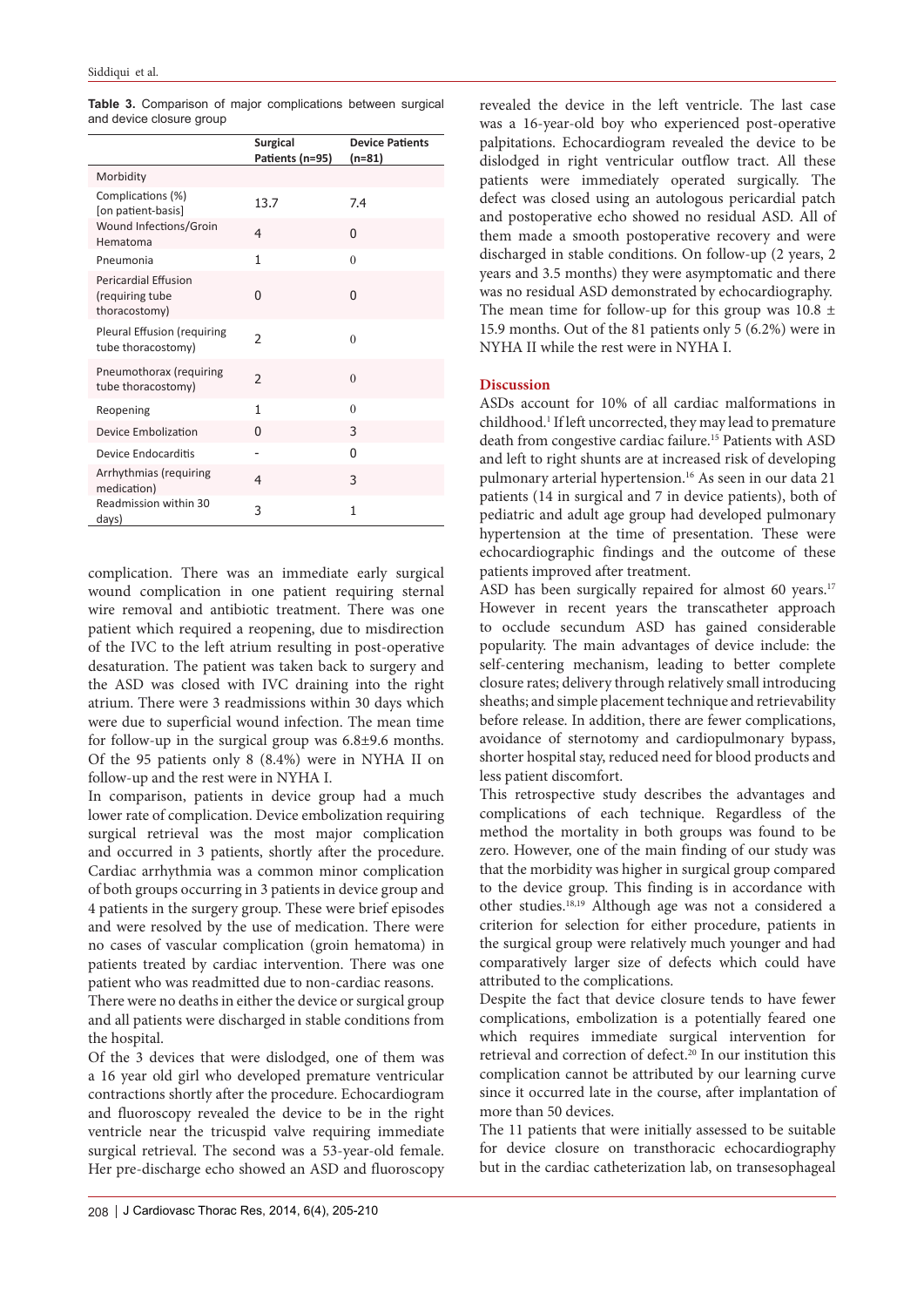echocardiography they were found to have a deficient rim. One may question as why we did not do a TEE earlier. The reason is being that a TEE is much more expensive than TTE and requires the patient to undergo general anesthesia. This is a significant financial concern in a third world country like Pakistan and hence in our initial evaluation, TTE is used as the primary diagnostic tool.

In our study, on follow-up in the device group there were no patients who developed device endocarditis which has been described as a late complication of this procedure.<sup>21</sup>

Our analysis revealed that mean surgical closure of ASD was USD  $$2460.90 \pm 443.57$  while of the device group was \$ 2764.61 ± 528.07 (these costs are inclusive of all expenses: cost of device/cardiopulmonary bypass, laboratory, pharmaceutical and radiology charges, operating room costs etc.) revealing surgery to be 12.3% cheaper. This is in correlation with another study by Quek et  $al<sup>24</sup>$  where the mean cost per successful procedure was considerably higher for the device group. The difference is largely due to the high cost of the device. Other devices might be cheaper and may lead to a lower cost of the transcatheter procedure but only the Amplatzer was used in our setting. Nevertheless, there is less utilization of beds and ICU facilities which reduces load on hospital resources and ancillary staff.

The monetary difference is significantly important in a low-income country like Pakistan where health care resources are limited and funds must be allocated in a way which allows more number of patients to be effectively treated.

#### *Clinical Implication*

In our study device closure of ASD seems comparable to surgery when the anatomy of the ASD is suitable. Device closure technique requires a shorter hospital stay implying early resumption of school or work. Surgical closure is of course possible for all sizes and anatomical variants of ASDs. Open heart surgery has its inherent risk associated but the incidence of major complications (device failure and embolization) are the same in the two groups.

#### **Limitations**

The study had some limitations. When both techniques were available, patients treated surgically were those with multiple or more complex defects. This could impact on the occurrence of complications.

The sample size of the study population was small and this was a single-center study, so the results are limited to our own experience.

#### **Conclusion**

We conclude that in experienced hands, transcatheter ASD closure provides comparable results to surgery though with a shorter hospital stay. However, device closure of ASD should only be done in centers where an immediate surgical backup is available. This is the first study of its kind evaluating outcomes and costs from Pakistan.

## **Ethical issues**

The study was approval by the Local Ethics Committee.

#### **Competing interests**

Authors declare no conflict of interests in this study.

# **References**

- 1. Hoffman JI, Kaplan S, Liberthson RR. Prevalence of congenital heart disease. **Am Heart J** 2004; 147: 425- 39. doi: 10.1016/j.ahj.2003.05.003
- 2. Brickner ME, Hillis LD, Lange RA. Congenital heart disease in adults. First of two parts. **N Engl J Med**  2000;342:256-63. doi: 10.1056/nejm200001273420407
- 3. Baskett RJ, Tancock E, Ross DB. The gold standard for atrial septal defect closure: current surgical results, with an emphasis on morbidity. **Pediatr Cardiol**  2003;24:444 -7. doi: 10.1007/s00246-002-0131-6
- Mills NL, King TD. Non-operative closure of left-toright shunts. **J Thorac Cardiovasc Surg** 1976; 72:371- 378.
- 5. Vida VL, Barnoya J, O'Connell M, Leon-Wyss J, Larazzabal LA, Castaneda LR. Surgical versus percutaneous occlusion of ostium secundum atrial septal defects: results and cost-effective considerations in a low-income country. **J Am Coll Cardiol**  2006;47:326-31. doi: 10.1016/j.jacc.2005.06.086
- 6. Konstantidines S, Geibel A, Olschewski M, Gornandt L, Roskamm H, Spillner G, et al. A comparison of surgical and medical therapy for atrial septal defect in adults. **N Engl J Med** 1995;333:469-73. doi: 10.1056/ nejm199508243330801
- 7. Attie F, Rosas M, Granados N, Zabal C, Buendia A, Calderon J. Surgical treatment for secundum atrial septal defects in patients N40 years old. A randomized clinical trial. **J Am Coll Cardiol** 2001;38:2035-42. 10.1016/s0735-1097(01)01635-7
- 8. Berger F, Ewert P. Atrial septal defect: waiting for symptoms remains an unsolved medical anachronism. **Eur Heart J** 2011;32:531-4. doi: 10.1093/eurheartj/ ehq377
- 9. Doll N, Walther T, Falk V, Binner C, Bucerius J, Borger MA, et al. Secundum ASD closure using a right lateral minithoracotomy: five year experience in 122 patients. **Ann Thorac Surg** 2003;75:1527-30. doi: 10.1016/s0003-4975(02)04889-0
- 10. Mavroudis C. VATS ASD closure: a time not yet come. **Ann Thorac Surg** 1996;62:638–9. doi: 10.1016/ s0003-4975(96)00503-6
- 11. Luo W, Chang C, Chen S. Ministernotomy versus full sternotomy in congenital heart defects: a prospective randomized study. **Ann Thorac Surg** 2001;71:473-5. doi: 10.1016/s0003-4975(00)02443-7
- 12. Bichell DP, Bacha EA, Mayer JE, Jonas RA, delNido P. Minimal access approach for the repair of atrial septal defect: the initial 135 patients. **Ann Thorac Surg**  2000;70:115-8. doi: 10.1016/s0003-4975(00)01251-0
- 13. Rao PS. Transcatheter closure of atrial septal defect: